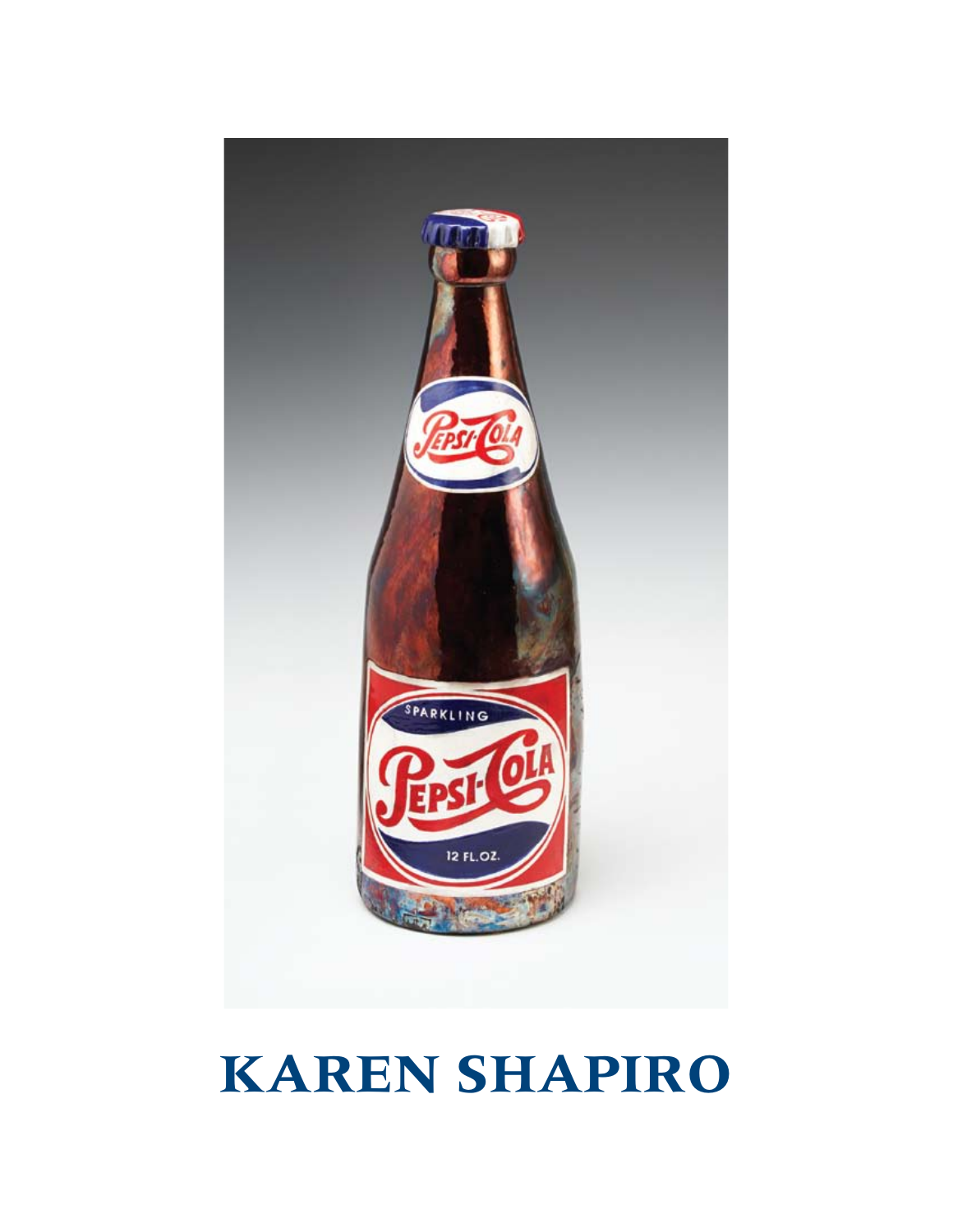



MAY 7-AUGUST 15, 2010



## **KAREN SHAPIRO New Work**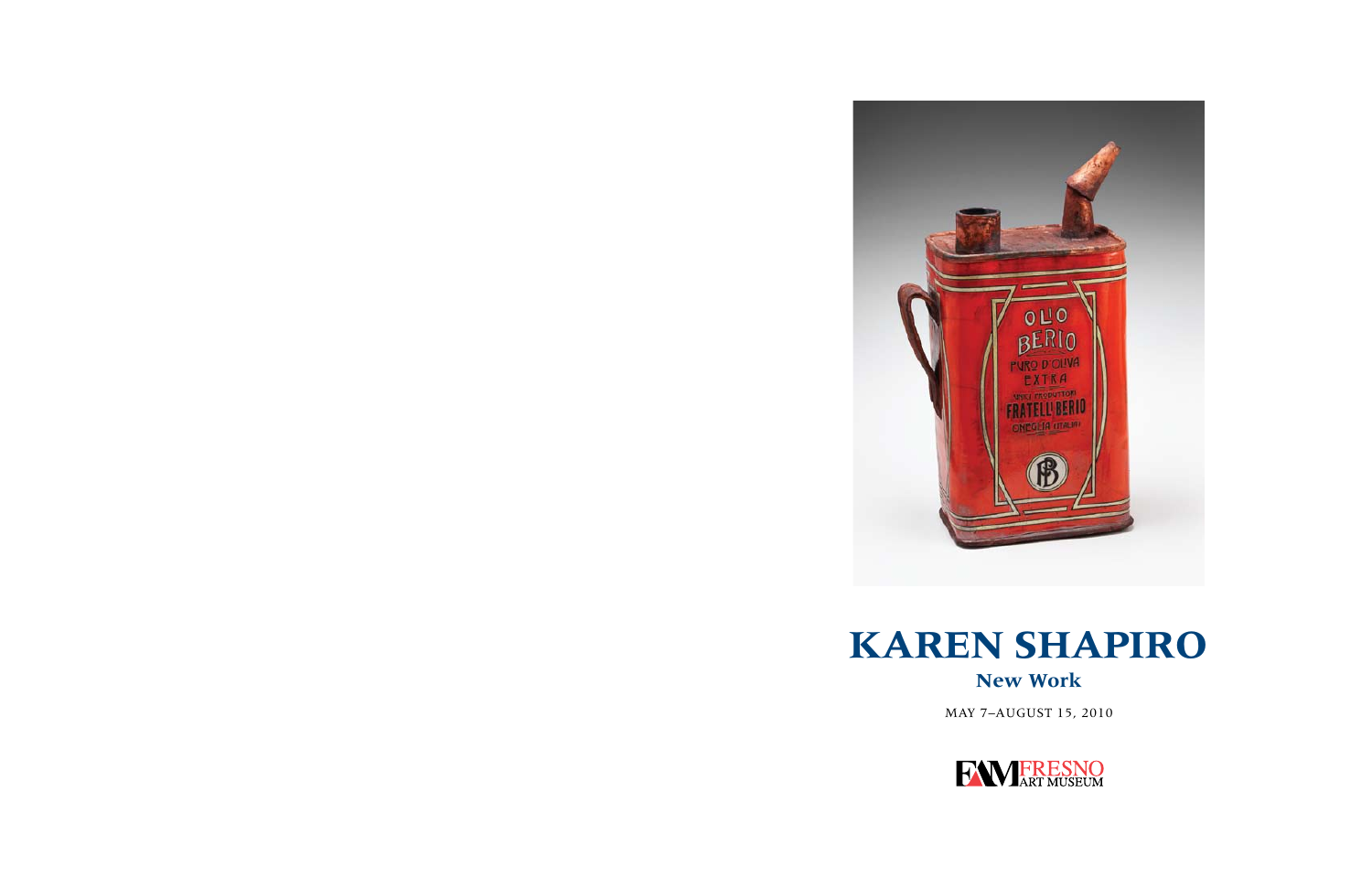

### The Richness of Objects: A Personal Perpective

Karen Shapiro's personal biography is clearly evident in her work. Shapiro was raised in sunny Arizona and trained as an artist; in time she painted cartoon cells at Hanna Barbera and also did package design. Both experiences honed talents manifest in her current work. In a signature quirky move, she took a U-turn and became a pastry chef, a profession that requires attention to detail, consummate craft and eye-hand skill. Ironically when she returned to art making (this time in clay) the pastry making experience provided a number of one-to-one techniques directly applicable to the handling of clay (working with precision, building forms using slab construction, measuring glaze recipes, weighing various components, firing work in a kiln/oven). Shapiro was also drawn to graphics, making her appreciate and understand the value and appeal of crisp and readable advertising art. She realized that graphic power became pleasantly emphatic when enhanced by increasing its scale. Indeed, her work relies on the success in being "read as over-sized," but not just bigger, expanded only up to a point. Shapiro traces her delight in the manipulation of scale to her love of comedian Lily Tomlin's five year old Edith Ann character sitting in an over-sized rocking chair on the *Laugh In* television show of the 1970s.<sup>1</sup> Shapiro's early work featured vegetables, and she quickly learned that collectors like to create forms are all are iconic, and taken from those familiar to her baby- boomer audience; often they are ones she particularly relates to, or are requested by clients. In her own estimation, her work is not calculated to impart deep intellectual truths, but rather to provoke looks of recognition and charmed smiles or chuckles.<sup>2</sup> On the technical side, Shapiro uses the (relatively) quick and evocative raku process developed by American ceramist Paul Soldner in the 1970s. The result of a fruitful misunderstanding of the sixteenth-century Japanese ceramic process, many American ceramists have since adopted this beguiling technique.3 While most of her forms are based on commercial products or domestic items dating from the 1930s on, they are not meant to be one-for-one replications. By using the American raku firing technique, imperfections are intentionally introduced to enliven the surface. It is interesting to note that if Shapiro's works were made from, for example, metal, they would be chilly and not engage the viewer as readily. Metallic perfection would render them flat and toy-like, and not contain the "softness" that clay implies. "If I'm doing some kind of modern piece of everyday life, and I kind of funk it up with raku, I can get wonderful flecks and cracks that age it, bring it to life" Shapiro noted in 2006.4 Using slab construction to build



groupings of her pieces and to arrange them in their own still-life tableaux. For that reason she makes items that are linked thematically to aid owners in constructing their own groupings. Her



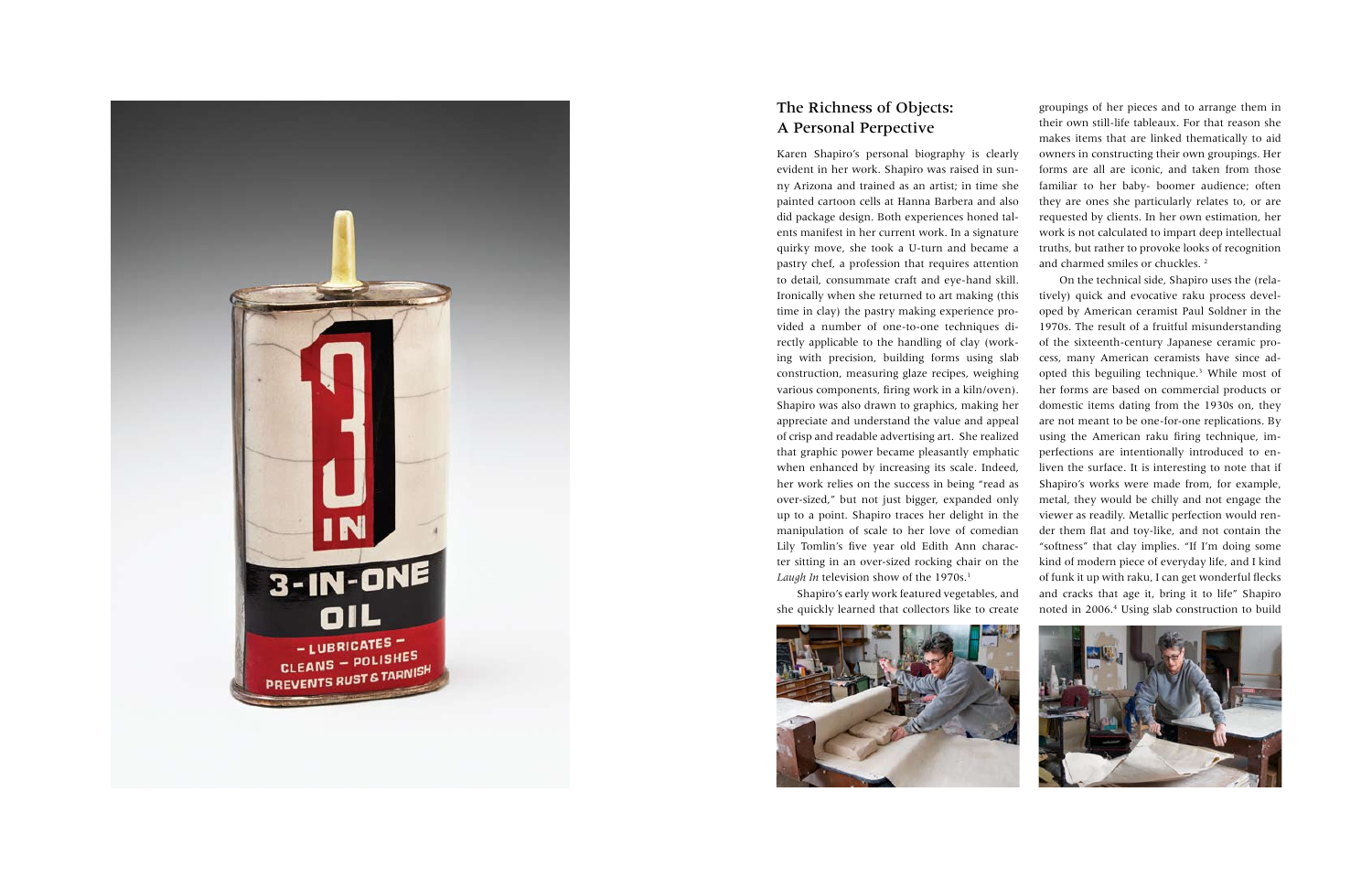#### The Richness of Objects: A Historical Perspective

Karen Shapiro's ceramic sculptures are delightfully fun and pleasantly provocative. Conjured from a combination of ceramic precedents, personal history, and judiciously applied ceramic techniques, her work captures the both the eye and the heart. To understand it fully warrants examining its blue-chip lineages. These include the centuriesold *trompe-l'oeil* tradition of "fooling-the-eye," the

featured luxury objects (fruit, bottles, porcelain, glass, silver and sculls, among others) in tableaux set on luxurious and exotic Persian carpets. These works were meticulously detailed to communicate metaphorical content and/or to display the material wealth of the owner. Layered with allegorical meanings, these assemblages were far more than just literal renderings of objects with evocative surfaces and textures. Shapiro, too, offers a clutch of culturally-linked meanings in her object-based sculptures.



confrontational works of early twentieth-century artist Marcel Duchamp, the wry wit of New York artist Andy Warhol, and the bad-boy funkiness of Californian Robert Arneson. Trompe-l'oeil is the most historical visual strategy employed by Shapiro. The technique was first used to render three-dimensional objects on flat surfaces (walls or canvas), and has roots in the western world, dating from before the first century in Italy. Fine trompe-l'oeil examples were preserved by the rain of pumice that showered down in August 79 C.E. on the Roman cities of Pompeii and Herculaneum. The custom was to present a range of objects with attributes that underscored the pictorial content, most commonly comprised of figural elements relating to Greek and Roman mythology. Later in the Renaissance, similar pictorial motifs appeared in the paintings-on-wood and -canvas, and most vividly, in wooden inlay (marquetry) applied to the furniture and the walls of elite interiors across Europe. In Holland, a popular genre of seventeenth-century painting (still-life) Early in the twentieth century the content attached to objects started to shift, and came to embrace ironic and often provocative notions. Leading the way were French artist Marcel Duchamp and his circle, who were associated with Dada and later Surrealism. Striking boldly at the pretensions of the traditional high art practice of featuring mythological and historical heroes as the only worthy artisitic subject matter, Duchamp elevated the mundane (and off-putting) urinal to the status of art in his famous *Fountain*, 1917. In his sculpture Duchamp presented a standard, commercially made, white porcelain urinal on a pedestal, with a signature reading "R. Mutt" in a bold, calligraphic hand. By implying that it was an original artist's work, and then by displaying it on a pedestal in an art show, Duchamp raised a common, commercially manufactured item of low distinction to the level of "high" art. In time Duchamp would expand his group of "readymades" to include snow shovels, bicycle wheels, and bottle racks, among other items. These acts of disruption reframed "art" from a moralizing



her pieces, Shapiro "under cooks" her cone 10 (high fire) clay to cone 4, resulting in works that are a bit more fragile. However, the surface created is engaging, the happy result of the thermal shocks inherent in the raku process.

Her first exhibition breakthrough came after San Francisco gallery owner Virginia Breier spied her work at a student show at the College of Marin, in Marin County. More recently, in late 2009 Shapiro was included in an exhibition *POP Craft* shown at the Society of Arts and Crafts, Boston, which explored the tensions between the handmade, the everyday, and the art object. Their side-by-side display illustrated the actual integration and enhancement that each mode provides the other. In Shapiro's intentionally displaced objects, all of these layers are happily melded into discrete works of art.

Artist Karen Shapiro takes advantage of a cultural continuum that is shared by all Americans raised after the advent of television, the rise of advertising culture, and the expansion of consumerism. By selecting everyday items as her subject matter, she taps into the nostalgia that prompts fond memories of a reassuring past. Through "super-sizing," Shapiro injects a charming and comforting reminder to her audience that they, too, were once carefree children and objects filled their eyes. Yet, not pulling her punches, Shapiro's sculptures reminds us that our lives are sometime defined too much by the stuff we have. This sly commentary makes a rich vein out of the ordinary.

Martha Drexler Lynn Ph.D. March 2010

1 Author conversation with the artist, February 27, 2010. 2 Shapiro skirts the copyright issues by making one-of-akind works; interestingly, the companies that manufacture the original often purchase her rendition.

3 For a discussion of this misunderstanding see Martha Drexler Lynn, "Useful Misunderstandings: Japanese and American Mingei," *Ceramics: Art and Perception*, No. 70 (December 2007 – February 2008):38–42. 4 From a gallery statement, Chris Winfield Gallery, Monterey, California, December 21, 2006, quoting Lisa Crawford Watson, *Ceramics Monthly* (December 2002):71–74.







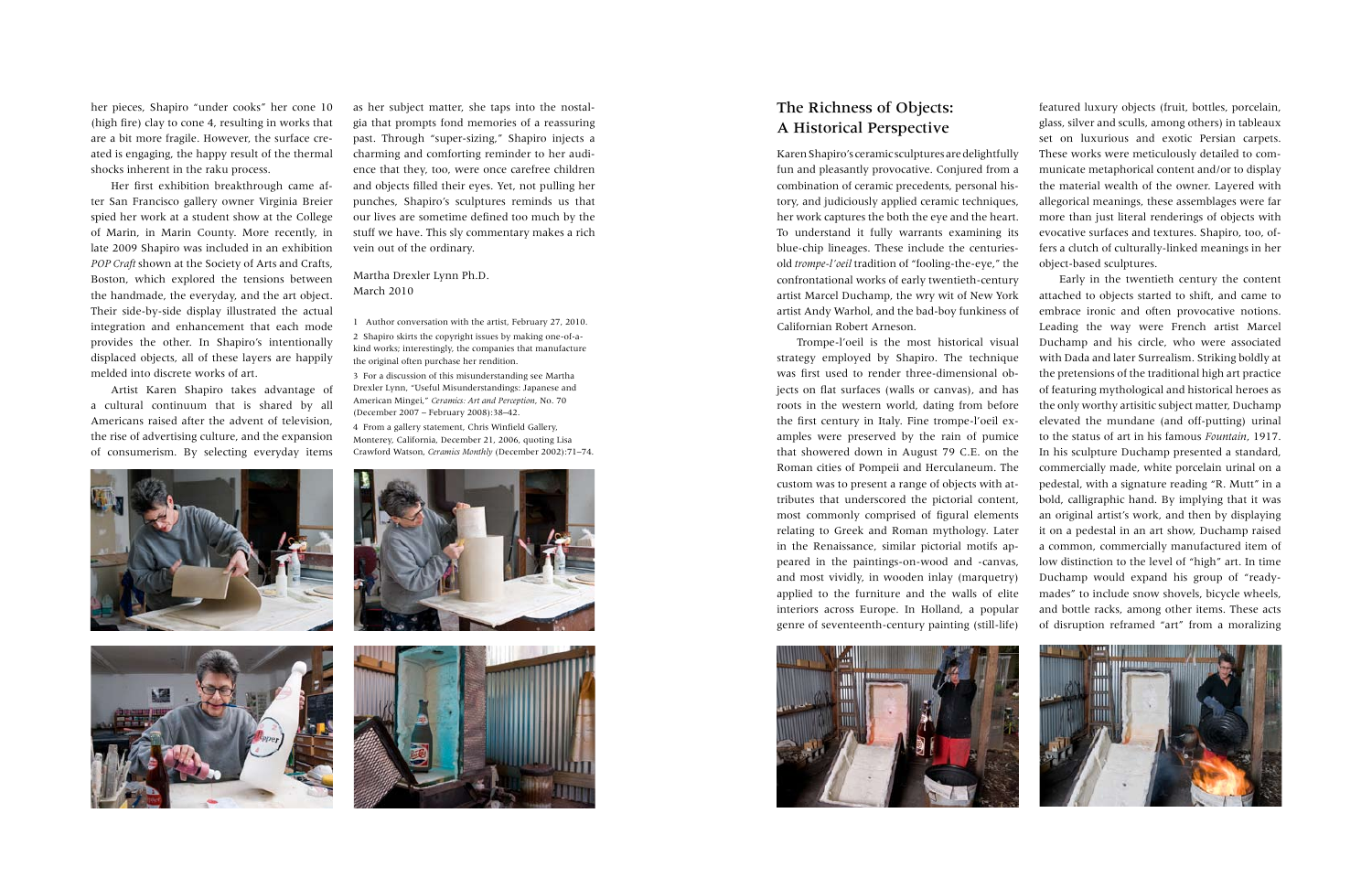who responded to Johns' revelatory approach. Johns and others in the Pop Art movement was to enlarge the scale of the object. By changing the size, a work attains greater importance and assertiveness, and often a touch of humor as the viewer is transformed into a temporary Lilliputian. Fellow artist Robert Rauschenberg played with this notion in his 1953 *Automobile Tire Piece* which featured an inked tire tread track that he scaled up to 22 feet long. Johns applied the same tactic to his *Painted Bronze* (1960) in which he took two carefully reproduced Ballantine ale cans, overscaled them, and presented them as sculpture. Shapiro adopts this strategy to add visual punch to her sculptures. By the 1960s, Andy Warhol built on the

One of the innovative strategies utilized by of the Abstract Expressionists), Lichtenstein chose the mass-produced motifs of popular culture based graphics as his mode of expression. In such works as *Whaam!* (1963) Lichtenstein used cartoon language to illustrate a bomber plane shooting at another plane, resulting in a comic book rendering of it going up in flames, accompanied by the comic expletive "Whaam!" Again using big scale and common subject matter, he made acceptable the use of borrowed imagery to address topics that were rooted in mass culture. Shapiro does the same as she selects her subject matter from widely known commercial and domestic products that are common artifacts of late twentieth-century life.

The next transformation of the object was realized by American artist Roy Lichtenstein who employed a pictorial vocabulary derived from the commercial world of comic books. Taking on the perceived incompatibility of high-versus-low in society (and the gestural, individualistic works conceptual breakthroughs of Duchamp, Johns, Lichtenstein and others, blending incisive social commentary with product design tropes. In 1962, Warhol produced his *32 Campbell's Soup Cans*, and two years later his iconic *Brillo Boxes*. By taking products from the broad landscape of American

medium to a confrontational one, and transformed the expectations attached to mundane, even crude objects. By rejecting the "noble" subjects and expectations of art, Duchamp made any object fit for artistic exploration. Building on Duchamp's conceptual lead, Karen Shapiro presents in her work a range of ordinary, midcentury household items as beguiling sculptures, worthy of artistic consideration.

The next significant addition to the vocabulary of objects came by way of the pre-and post-World War II influx of European émigré artists who arrived in New York between 1933 and 1950. They brought their European Dada sensibility and its 1930s sequel, Surrealism, which added a darker strain to the meaning of objects. Both Dada and Surrealism were responses to the horrors of war, and the artists sought to provide a tonic for all who had been lacerated by war's brutality. To accomplish this the artists used many visual "shock tactics" that featured disjointed imagery and juxtapositions, representing the disquieting intersection of the "real" world with the subconscious. To communicate this, isolated and mundane forms (melting watches in the case of Spaniard Salvador Dali) and giant eyes (Belgian René Magritte) were used to depict a world of sinister realities. Other artists from Europe brought their theories and applications, among them German Hans Hofmann, Dutchman Piet Mondrian, Frenchman Fernand Léger, and Russian Marc Chagall. While their works were not the only approach to art-making at the time – Abstract Expressionism emerged in the 1940s – their theories, perspectives, use of color and lineal motifs found fertile ground. American artists added their post-War optimism to this blend, and lightened its content. In time the urban art world moved from the earlier and darker war-related sensibilities and evolved into more cheerful and less high-brow Pop Art movement of the 1960s. It was in this context that the rendering of discrete everyday objects as sculptures came into its own right. Pop Art as seen in American (and also

British) work added humor and a "literal-ness" grounded in everyday forms. It was not long before the objects they employed were dubbed "super objects." Driven in response to the perceived elitism of the then-dominant New York school of Abstract Expressionism, the "super object" became a distinct branch of the Pop Art movement. Shapiro's work partakes of these reformulated American notions seen in her Surrealist-tinged, over-scale domestic artifacts.

Others of the period explored Pop Art, and chief among them was American innovator Jasper Johns. In the mid-1950s he began a series of American flag paintings. With World War II over but the Korean conflict about to begn, Johns chose to comment on the super-patriotism of the period with his groundbreaking painting *Three Flags* (about 1954). By rendering a series of flags, roughly painted, and with one seemingly laid on upon another in descending sizes, Johns cleverly toyed with the boundary and the tensions that existed between what was reality and



what was art - much as Duchamp had done. Seen by some as blasphemy, it was the logical, albeit political, extension of what Duchamp had initiated over thirty-five years earlier. When selections from his "Flags" series were shown in 1958 at the Castelli Gallery in New York, they grabbed the attention of the American and European art worlds, and, importantly, struck a cord with a young then-commercial designer named Andy Warhol. Karen Shapiro is one of the later artists

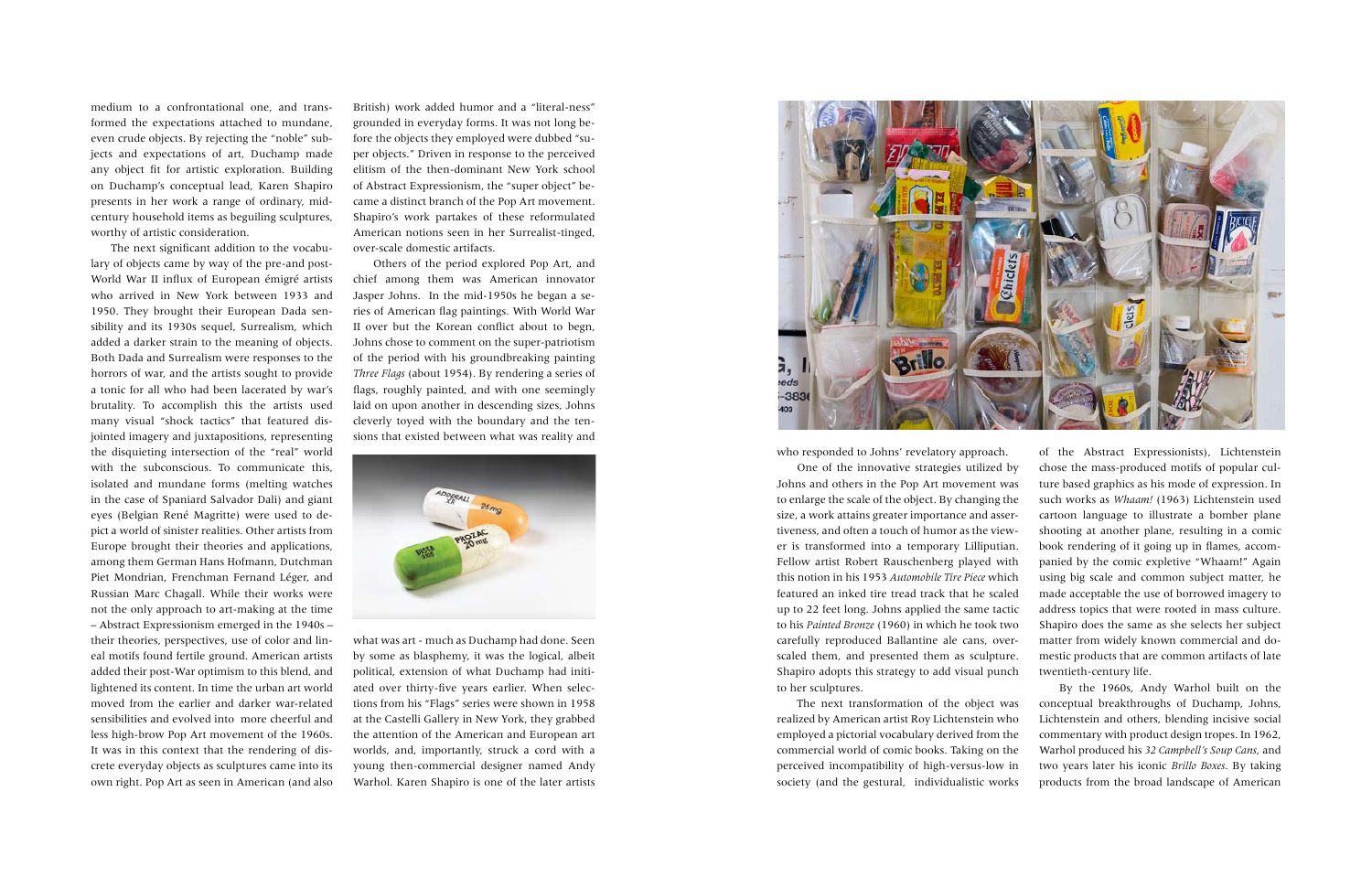rotary telephones, crude toasters, portrait busts based on Roman models, and clay renderings of unflushed toilets (an obvious nod to Duchamp). Arneson added humor and a bad-boy sensibility to the representation of objects as sculpture by presenting forbidden imagery, much of it grounded in his cartoonist beginnings at the College of Marin and the California College of Arts and Crafts, Oakland (now the California College of Arts). All of this was in the air as Shapiro came of age and, indeed, Arneson's contemporaries Richard Shaw and Tony Natsoulas were direct influences on her work and helped her to find her artistic voice.<sup>2</sup>

consumer culture, he placed these banal items in the artistic "super object" category. In doing so, Warhol also made sly references to the worshipful, yet uneasy, relationship Americans have with their material riches. His deployment of "cool," enhanced with dollops of humor found resonance across the country, especially after his oneman show at Irving Blum's Ferus Gallery in Los Angeles. The exhibition again featured his super object-linked and Pop-inspired series of paintings of *32 Campbell's Soup Cans* and they again achieved wide acclaim and provided revelatory ideas to West Coast artists. Warhol moved on to his famous Coke bottles, Brillo boxes, and grocery cartons (rendered in two-dimensions and some later in three-dimensions). As Warhol continued his evolution he focused on issues of fame and celebrity, and created works featuring movie stars and others of note. In time he took topics from the mass-produced newspaper photos, again taking the mundane and elevating it to art. By riffing on what New York art critic Clement Greenberg had disparaged in 1939 as "kitsch," many artists, among them California artists Wayne Thiebaud and Karen Shapiro were inspired to make everyday objects speak volumes.<sup>1</sup>

The final link in the evolution of the object came through the California-born founder of the distinctively West Coast Funk movement, Robert Arneson. Working from his perch as an artistprovocateur and professor at the University of California, Davis, in the central valley, Arneson lead a group of young artists (David Gilhooly, Peter VanderBerge, Clayton Bailey, Richard Shaw, Robert Brady and Tony Natsoulas, among others) in exploring object-based subject matter that veered from crude to rude to funny. Known for his casually crafted work, Arneson made such things as ceramic typewriters with fingers as keys, adorned with red nail polish, vulvas depicted on



Martha Drexler Lynn Ph.D. March 2010

1 See Clement Greenberg's 1939 essay, "Avant-Garde and Kitsch," in *Art and Culture: Critical Essays* (Boston: Beacon Press, 1965):3–21.

2 Author conversation with the artist, February 27, 2010. All other artist quotations are from that conversation.

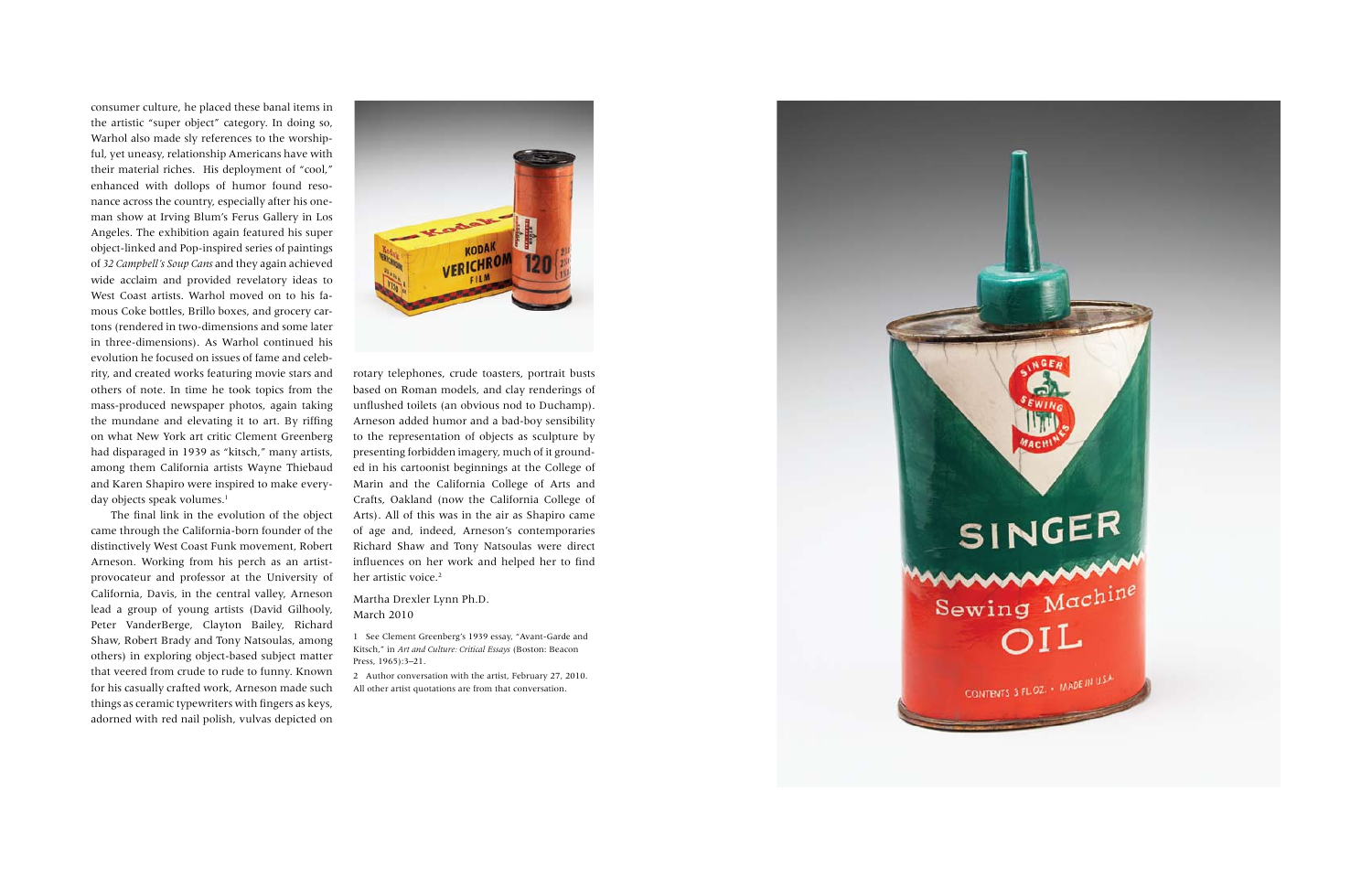

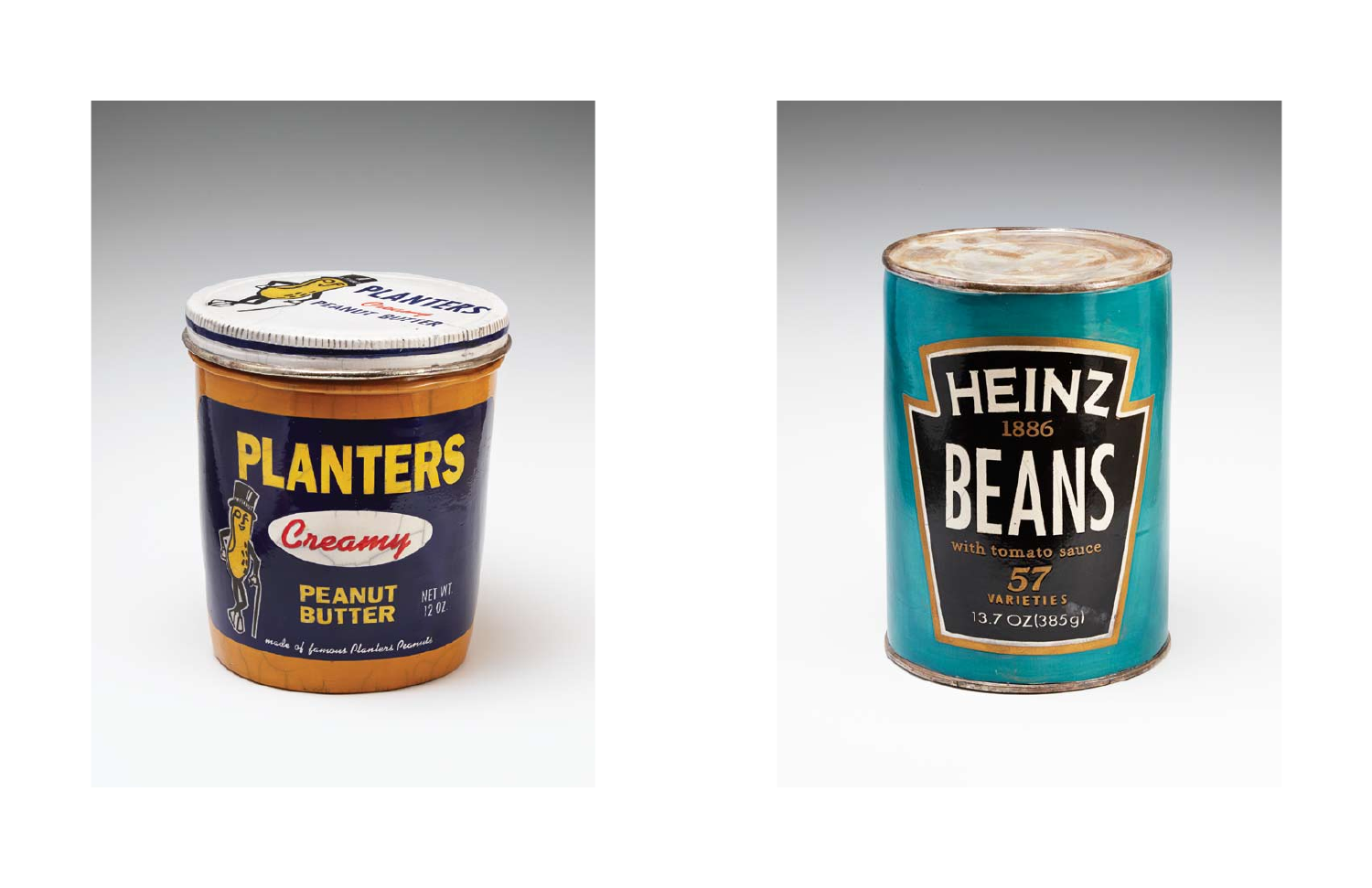



#### Artwork Specifications

*Pepsi Bottle*, 19¼" height x 6" diameter *Olio Berio*, 19" height x 10 width x 5½"depth *3-In-One Oil*, 18" height x 8½"width x 4"depth *Adderall*, 15" length x 4½"width *Prozac*, 15" length x 4½" width *Kodak Verichrome 120 Film Box*, 6¼" square x 12½" length *Film Roll*, 14¾" height x 6" diameter *Singer Sewing Machine Oil*, 19" height x 9" width x 5" depth *Planters Peanut Butter*, 11" height x 9½" diameter *Heinz Beans*, 12¾" height x 9" diameter *Quaker State Motor Oil*, 13" height x 9¾" diameter

*Indian Premium Motorcycle Oil*, 13" height x 9½" diameter *Starkist Tuna*, 4¾" height x 10" diameter *French's Mustard*, 11"height x 7" diameter *Heinz Tomato Ketchup*, 19½" height x 6" diameter *Best Foods Real Mayonnaise*, 12" height x 7" diameter

Catalog design by Victoria May www.vicmay.com Photography of artwork by David Kingsbury www.davidkingsburyphoto.com Photos of Karen Shapiro in her studio © Bill Apton www.aptonphoto.com